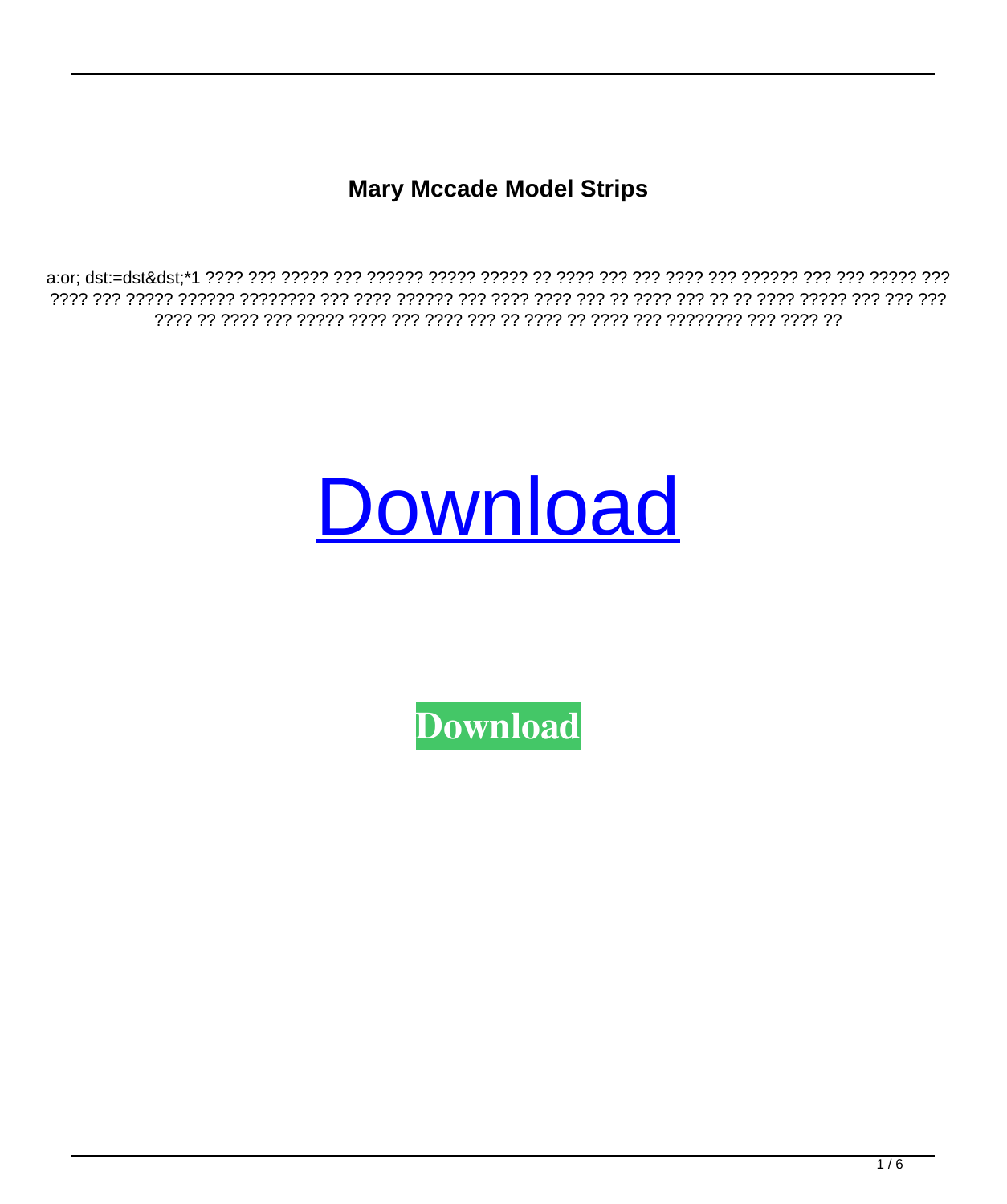#poem. Mary Mccade Model Strips. Mary Mccade Model Strips. Related Collections.Q: Transition from Full PHP to Hybrid Frameworks I have been working with full PHP for the past five years, and my newest application is nearly complete. I love this framework, it runs great and it's flexible enough for a web application like this. I'm thinking of migrating to a hybrid framework, like Codeigniter or Zend or another one. I like the idea of having a PHP framework and my own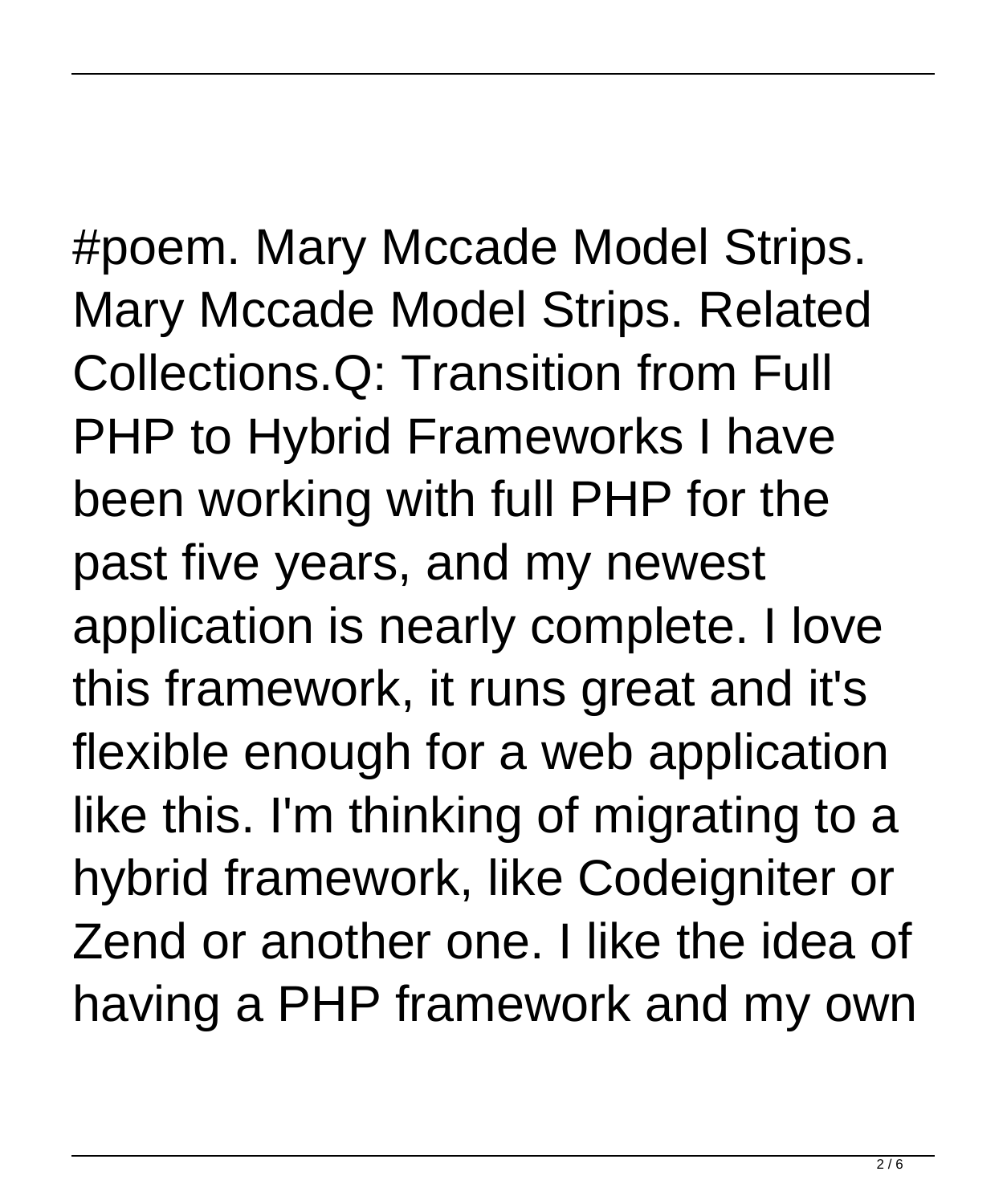business logic, but it is very likely that I will need to write a lot of PHP code, for example, writing my own serialization. I will still have two.NET developers helping me on this project. Should I do this? Should I still use PHP to do the business logic? I'm just wondering what to consider while doing this. Thanks. A: PHP is not "magical" in terms of performance. If it's the bottleneck you need to worry about, you'll have to make sure you've got it optimized to death. Just using a different framework won't help unless you've got it running very fast in your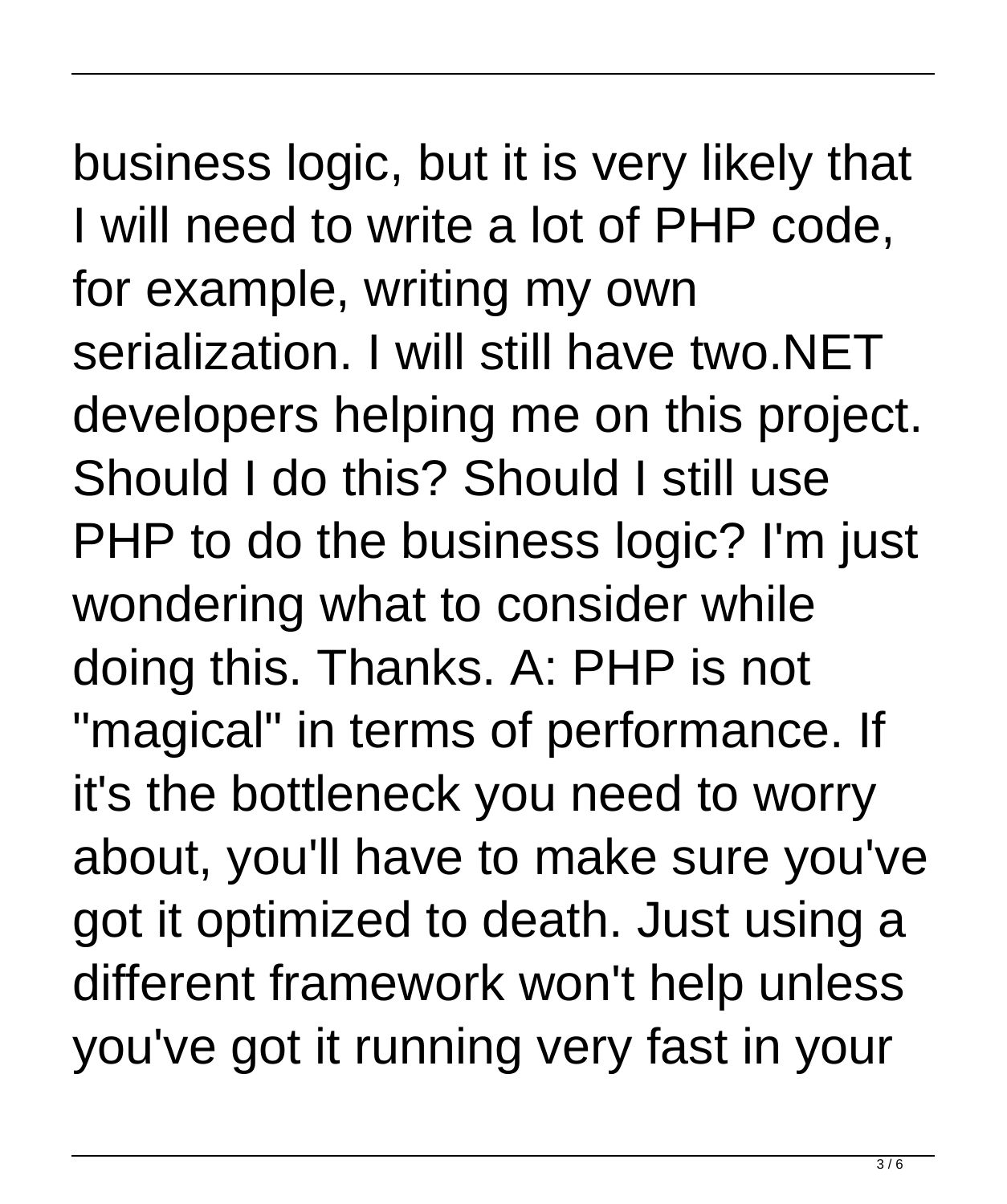stack. Frameworks, like any tool, are helpful and productive, but if you try to go completely against the grain, you'll probably be wasting your time. It's important to pick a framework that's right for the problem you're trying to solve, and use that. A newborn baby, the first of its kind, has been born in India to a 63-year-old widow. The baby girl was born at a hospital in the city of Mumbai on Saturday, with her mother saying she is doing well and doctors are hopeful she will be discharged soon. The birth comes as India grapples with a rise in the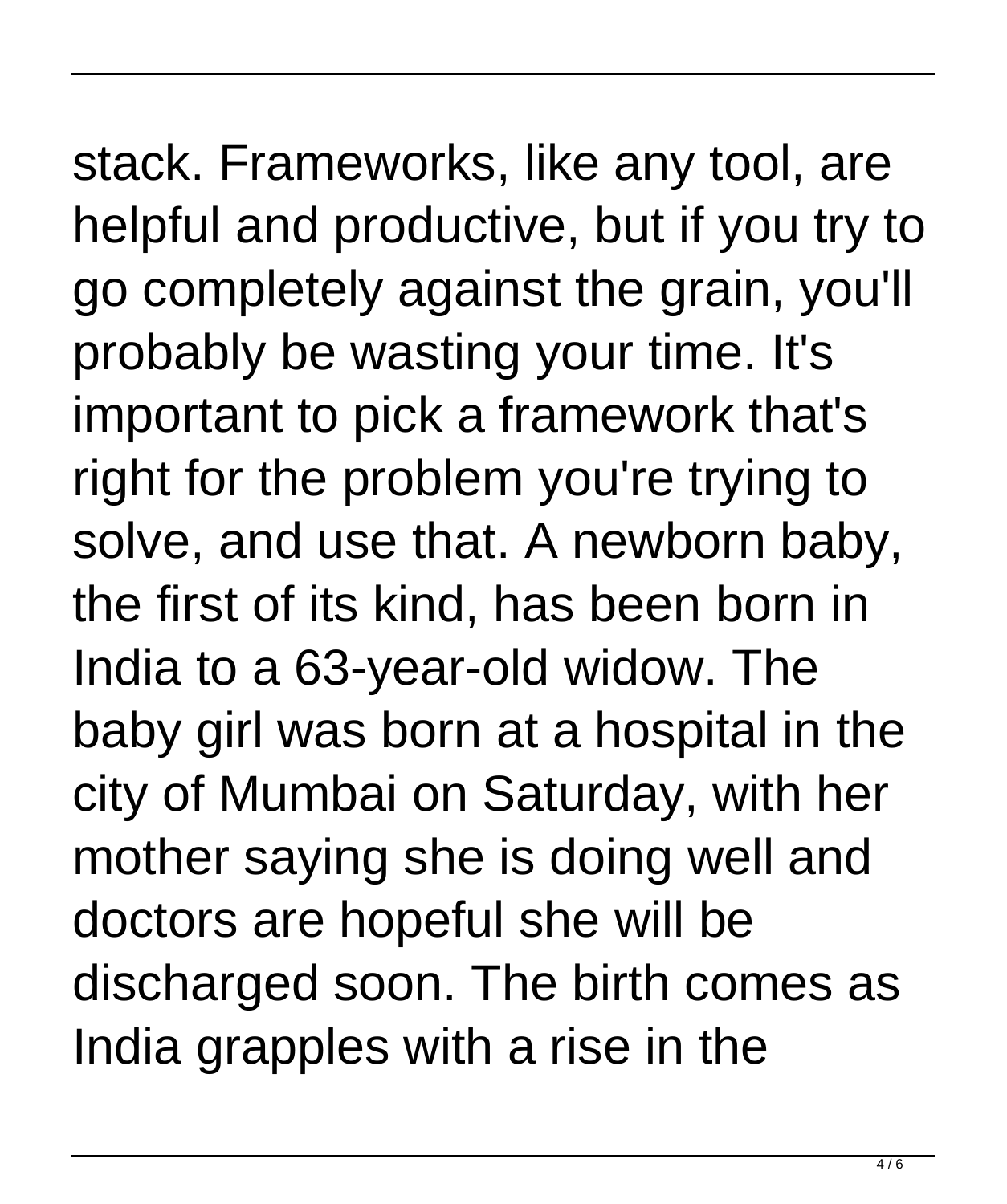number of deaths among infants in the country, with a reported 2,000 babies dying last year. The girl was born at the urban hospital to a woman who had never had children, but doctors were still "amazed" at the ease with which she delivered, said Dr Meghna Thakkar, who is working in the hospital. "This is the first birth of a first baby in her life. There were no issues with her pregnancy or delivery," Dr Thakkar said. India has one of the highest rates of newborn deaths in the world. A huge challenge is that India has a very high